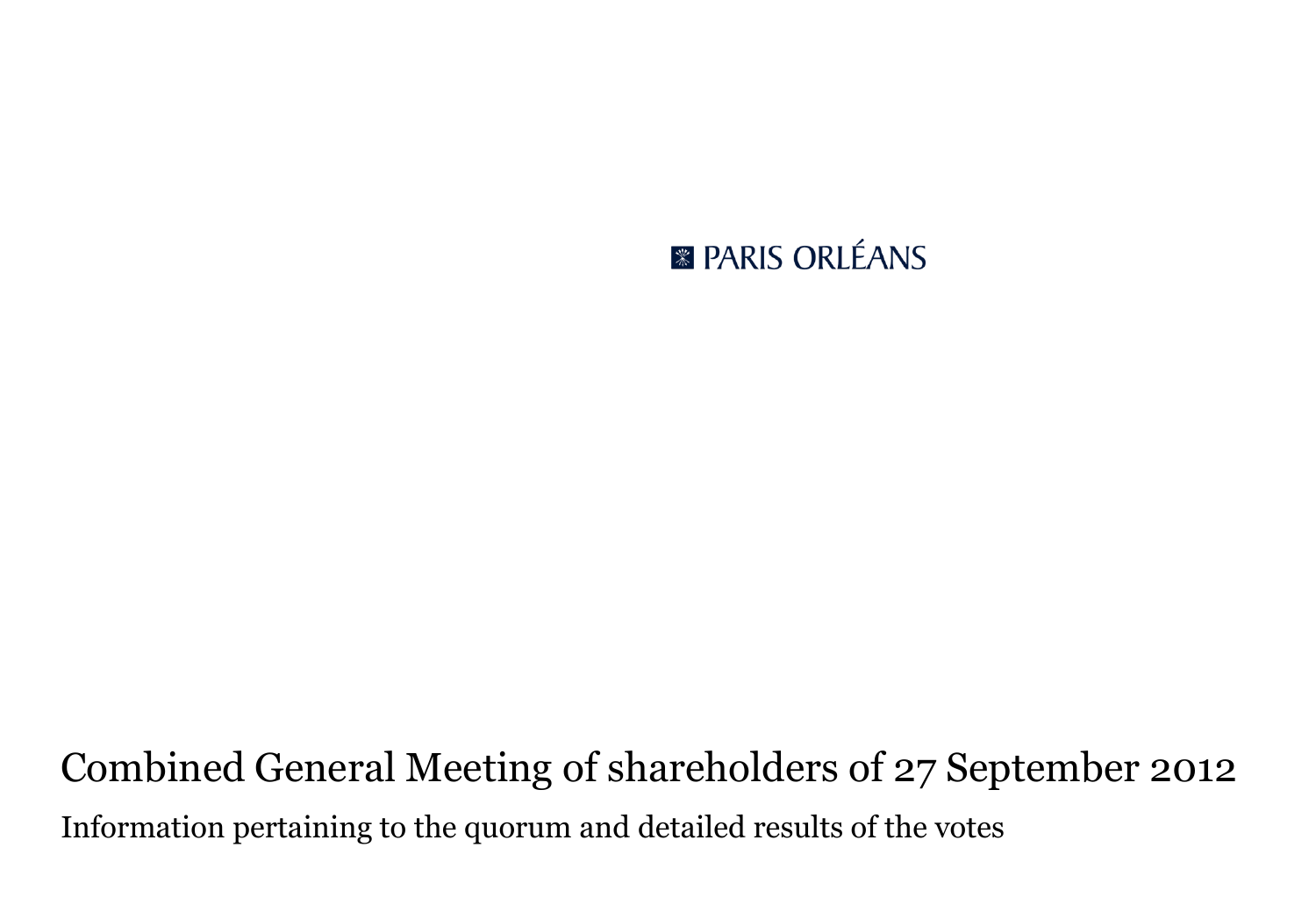# Information pertaining to the quorum

#### In number of participants and in number of shares



| Number of shares and voting right certificates with a voting right included in the share capital <sup>1</sup>        | 68,504,509 |
|----------------------------------------------------------------------------------------------------------------------|------------|
| Number of shares and voting right certificates with a voting right participating in the General Meeting <sup>2</sup> | 43.222.944 |
| Number of shareholders present, represented or voting by post                                                        | 86         |
| <b>Quorum</b>                                                                                                        | 63.095%    |

**Notes**

1

1 Representing 86,778,222 exercisable voting rights.

2 Representing 60,016,290 exercisable voting rights.

#### **REPARIS ORLÉANS**